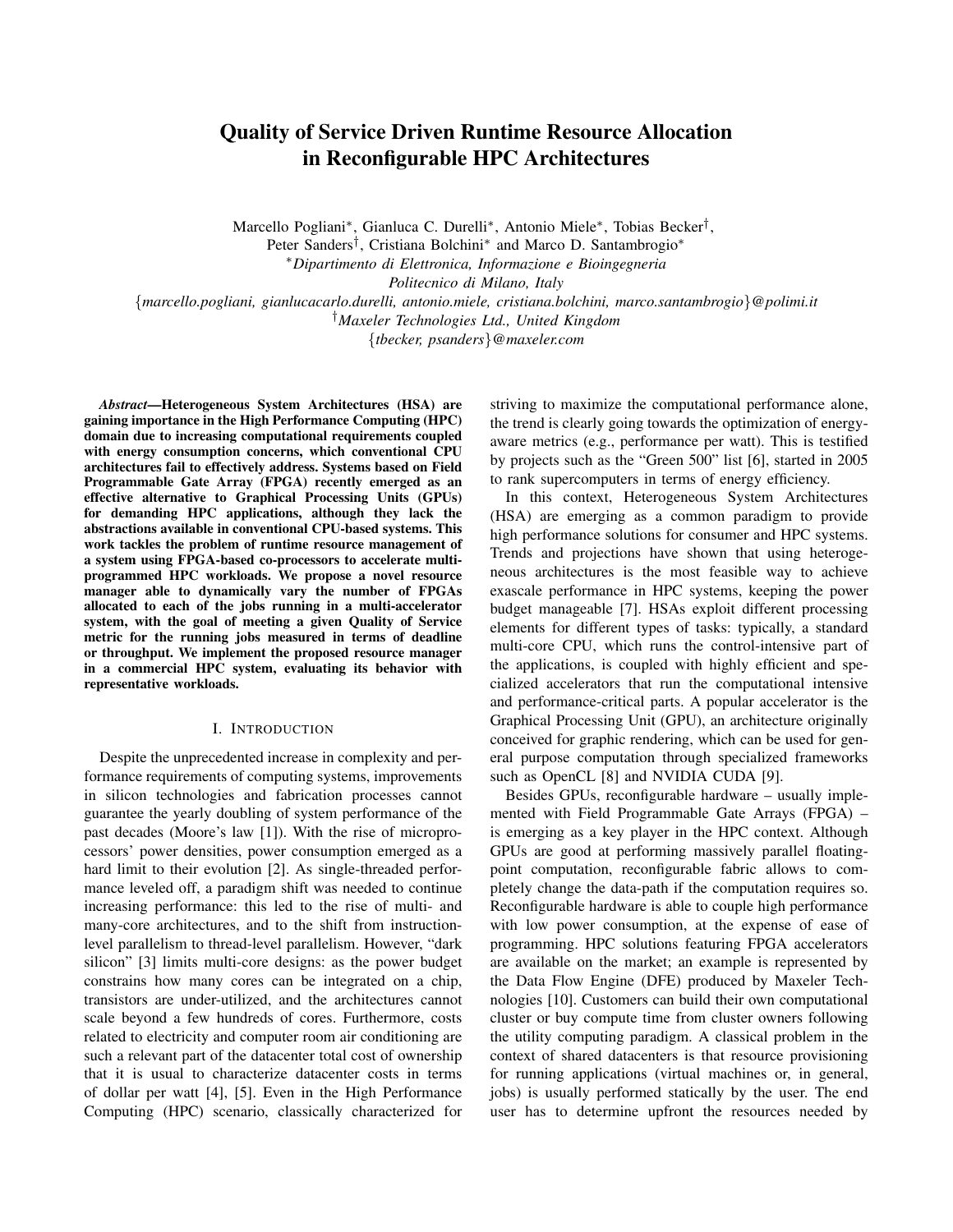its own application, ending up over-provisioning resources. This scenario not only increases the renting costs for the user, but is not even beneficial for the datacenter owner: to achieve high efficiency (thus reducing the datacenter management costs), all the running machines in a cluster must have a high utilization. Current solutions featuring FPGA accelerators are no different and, for this reason, research is moving in this direction [11]; however, previous approaches in the reconfigurable computing domain do not consider the Quality of Service (QoS) delivered to customers, which is of utmost importance in a utility computing paradigm. Furthermore, unlike runtime resource management solutions, static resource partitioning cannot cope with possible failures of datacenter nodes or accelerators.

In this work, we propose a runtime management controller for HPC systems that accelerate computational intensive kernels of performance-critical applications with reconfigurable hardware. The controller aims at dispatching the available reconfigurable processing resources among the running applications in order to guarantee application-specific QoS requirements, specified in terms of deadlines or desired throughput. The controller features two different scheduling policies devoted to resource dispatching. We implemented the controller in a Maxeler HPC system featuring 8 FPGAbased accelerators (Maxeler's DFEs) and validated it considering different instances of a financial application presenting strict and varying time requirements.

This paper is organized as follows. Section II describes the problem; Section III introduces the proposed techniques; Section IV evaluates this work on a Maxeler HPC system using representative workloads. Finally, Section V presents an overview of related work, and Section VI closes the paper.

#### II. CONTEXT AND PROBLEM DEFINITION

In this paper, we target a system with multiple accelerators shared among a number of applications. We refer to a Maxeler Technologies MPC- $X<sup>1</sup>$ , which contains up to 8 DFEs shared by multiple CPU nodes over an Infiniband network. DFEs are FPGA-based accelerators aimed at largescale processing, and provide massive parallelism through deep pipelining.

The resource manager supports highly parallelizable applications structured as a series of mutually independent operations; they have a computational intensive and highly data parallel loop, with as few dependencies as possible, running for many iterations. This structure is extremely simple, but representative of scientific computation kernels that benefit from hardware acceleration: it is found in HPC applications such as option pricing, image and video processing, and computation of the correlation matrix (e.g., for brain network analysis).

#### *A. Execution model*

From the point of view of an application willing to use DFE resources, the basic execution model concerns the socalled *actions*, i.e., the atomic units of computation. An action is a single invocation of DFE functionalities with its own application-specific data streams and parameters sent to the DFE. Usually, an action consists in setting scalar values in the DFE, streaming data, running the computation, and finally receiving back streamed data and scalar values. Actions are considered atomic because it is not possible to preempt or cancel them once they have been dispatched, mainly due to the large context-switching overheads involved. Many applications can be split into several actions; if a computation does not depend on transient data stored inside the DFE memory, each action can run on an arbitrary DFE, and actions belonging to the same applications can run in parallel over multiple devices.

The abstraction that supports the decoupling between applications and physical DFEs in the Maxeler framework is called a *DFE group*. A DFE group is presented to an application as a single virtualized DFE backed by a pool of one or more physical devices. All DFEs within a group are configured with the same bitstream (i.e., in Maxeler's terminology, the same maxfile); then, actions submitted synchronously or asynchronously to a group are scheduled onto physical DFEs through a queuing mechanism implemented in the MPC-X device to ensure high DFE utilization.

Applications that do not depend on transient data can submit actions to a group without knowing what is the physical DFE running the computation. Groups can be shared between multiple applications that use the same configuration bitstream and, if they are created as *dynamic* groups, they can be resized at runtime by adding or removing DFEs. It is worth noting that shrinking the group, i.e., removing a DFE, requires waiting until one DFE has finished its current action. Using groups, applications are not aware of the physical resources they are using; this renders the resource allocation process more flexible, and paves the way for dynamic runtime resource management. In fact, although the group abstraction, by itself, does not solve any resource management problem and is just a thin virtualization layer, in the following we will build upon DFE groups to perform automated DFE allocation.

## *B. Problem Statement*

The problem we tackle is to manage allocation for jobs. A job  $J = \{a_1, \ldots, a_n\}$  is defined as a set of stateless and independent actions  $a_1, \ldots, a_n$  that require the same configuration bitstream. The output of the resource manager is a time-varying well-formed allocation. Given a set of jobs  $J$  and a number N of resources, a well-formed allocation  $\theta$  is a function  $\theta : \mathcal{J} \to \mathbb{N}$  where

$$
\sum_{j \in \mathcal{J}} \theta(j) \le N
$$

<sup>1</sup>https://www.maxeler.com/products/mpc-xseries/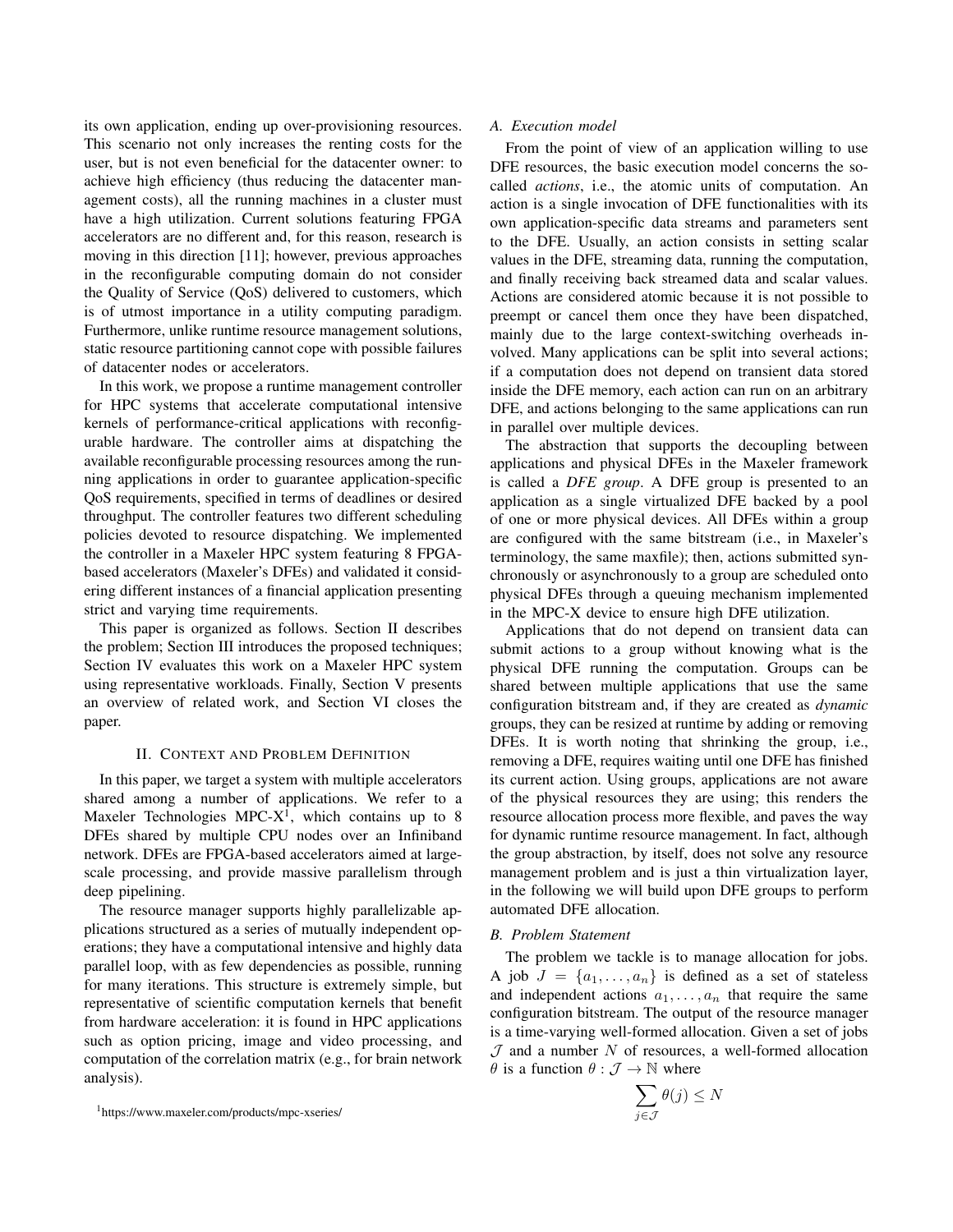

Figure 1. The proposed resource manager in a typical MPC-X deployment.

We allocate resources to meet explicit goals, following a goal-oriented approach. As different applications running on the same HPC cluster may have different performance requirements, goals are job-specific. Each job is described by the following metadata:

- A *goal*, which takes the form of a desired deadline or a desired throughput.
- The job *size*, i.e., the number of actions (if the goal is a deadline).
- An optional *constraint* on the minimum and maximum number of DFEs assigned to the job while it is running; the resource manager will enforce this constraint.

In this framework, the resource manager tackles the following problem: *Given a set of jobs J, and N resources (i.e., DFEs), find a time-varying well-formed allocation* θ *that satisfies the constraints, so that the goals are met if possible*. Our resource manager leverages DFE groups by creating a dynamic group for each job, and modifying at runtime the group sizes to vary the allocation of DFEs to the jobs.

#### III. DESIGN AND IMPLEMENTATION

The proposed resource manager is a stand-alone userspace application, deployed in an environment composed of one or more high performance switched Infiniband networks, multiple CPU nodes, and one or more MPC-X devices. As shown in Figure 1, it runs on a generic CPU node, is tied to a specific MPC-X, and exchanges data with CPU nodes and the MPC-X over an IP network. A specifically designed API allows applications to register to the resource manager, specify goals, and submit jobs; the resource manager connects with the Maxeler management software to retrieve monitoring data and issue group resize commands. While designing the system, we took into account three important requirements:

- To provide a simple way to plug in new resource management policies and algorithms.
- To provide a generic infrastructure to handle requests from applications.
- To provide an abstraction layer over the retrieval of monitoring data and the change of resource allocation

on the MPC-X.

Having the resource manager mediate every DFE-related operation would result in massive performance overhead; thus, the resource manager is a passive component and the managed applications directly perform operations such as loading bitstreams and submitting actions.

We developed two DFE resource management policies, each one targeted for a different workload scenario: the earliest deadline first policy, and the throughput-based policy. These two policies are discussed in the following sections.

### *A. Earliest Deadline First*

The *earliest deadline first* (EDF) policy, applicable to jobs specifying deadlines as a goal, assigns all the allocable resources to the job with the earliest deadline among the ones active in the system. The allocable resources are the DFEs in excess to the ones needed to cope with any metadata-specified constraints. The events that can trigger a change of allocation are the retirement or the submission of a job. In particular, a job submission changes the allocation if the new job is due before the deadline of the currently running job. The EDF policy supports only jobs specifying goals in terms of deadlines.

This policy attains good results in case of batch jobs, when all the results of the computation are needed only after the job deadline, provided that the system is able to meet all the deadlines. The main drawback is a lack of predictability of the response time: as the exact time a job is scheduled depends on the deadlines of other jobs, it is difficult to control the response time when submitting a job.

If the duration of a single action is small with respect to the whole job, the resource manager effectively preempts a job when it changes the allocation. In case of a workload where all the jobs are instances of the same application and use the same bitstream, the problem is similar to classical real-time scheduling with preemption: EDF minimizes the maximum lateness of the jobs. It is optimal in the sense that if there exists a schedule for a set of jobs fulfilling all the deadlines, then also the EDF schedule fulfills all the deadlines. To show that EDF is optimal in this context, we start from the fact that a job is composed of a finite number of discrete actions which can be independently assigned to any resource. Let us consider a set of jobs  $\mathcal{J} = \{J_1, J_2, \ldots, J_n\}$ having respectively deadlines  $d_1 \leq d_2 \leq \cdots \leq d_n$ . If a schedule s of  $\mathcal J$  exists so that all the deadlines  $d_1, \ldots, d_n$ are met, then  $J_1$  completes before  $d_1$ , i.e., all the actions  $a_i \in J_1$  complete before  $d_1$ . The EDF policy schedules the jobs in the order of their deadlines: applying the EDF schedule to  $J$ , the first actions to be completed are all the ones of  $J_1$ . As we consider independent actions, if there exists a schedule where  $J_1$  completes at a time instant  $t \leq d_1$ , *a fortiori*  $J_1$  completes at a time instant  $t' \leq t \leq d_1$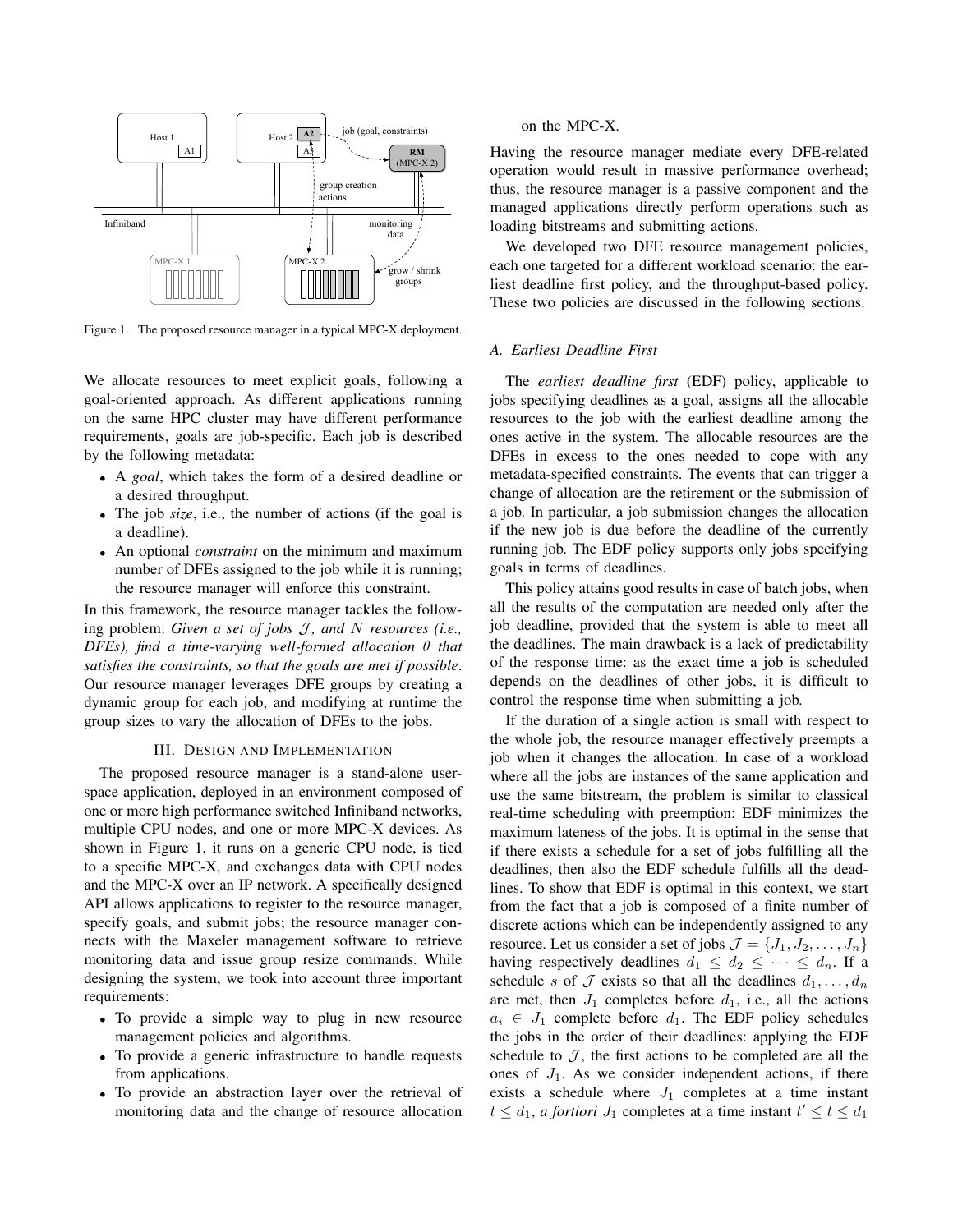using the EDF schedule<sup>2</sup>. Let us consider a fictitious job  $J_{12}$  composed of the actions  $\{a : a \in J_1 \vee a \in J_2\}.$ Assuming that the schedule s fulfills all the deadlines, then  $J_{12}$  completes before  $d_2$  because  $J_1$  completes before  $d_1$ ,  $J_2$  completes before  $d_2$ , and  $d_1 \leq d_2$ . In this case, the EDF schedule runs the actions belonging to  $J_{12}$  before anything else; thus  $d_2$  is met under EDF for the same considerations done for the job  $J_1$ . Reasoning in this fashion for the other jobs of  $J$ , we can conclude that if there exists a schedule s able to fulfill all the deadlines, also the EDF schedule does so, thus EDF is optimal. This is true assuming that the jobs are known to the system at the beginning, but similar considerations are true also in case of job arrivals spread in time. This reasoning is not valid, instead, in presence of a non-negligible reconfiguration delay.

## *B. Throughput-Based Policy*

In streaming applications, such as real-time video encoding, intermediate results are constantly needed: the important metric is not the job response time, but the throughput, i.e., the rate at which new results become available. Using the EDF scheduler in this scenario, the latency of the first intermediate results is unpredictable: the scheduler can run the application immediately at maximum speed, or even make the application wait for a long time before starting its execution (if other applications have a stricter deadline). For this scenario, we developed a different heuristic that exploits a feedback loop to keep the job *throughput* in a certain range.

Unlike the EDF policy, where the scheduling events are confined to submission and retirement of a job, the resource manager for the throughput-based policy runs periodically, querying the MPC-X device for its status, running the decision algorithm, and issuing group resize commands according to the new allocation. This periodic nature is the main drawback: a short control period, while allowing for a fine grained control, may cause too many reconfiguration events and hurt the system performance; for this reason, in the remainder of this discussion, we consider a workload composed of multiple instances of the *same* application, such as an hardware accelerated video-encoding cluster where different users have different QoS requirements.

This policy uses a target throughput as a goal  $g$ ; when a job  $j$  specifies its goal as a deadline<sup>3</sup>, it is translated into a time-varying throughput  $q_i(k)$ :

$$
g_j(k) = \frac{\text{total number of actions}_j - \text{actions}_j(k)}{\text{deadline}_j - \text{time}(k)}
$$

Here, actions $(k)$  is the total number of actions completed at the control step k, and time(k) is the current time at k;



Figure 2. High-level structure of the resource management algorithm.

unlike EDF, the job metadata must specify the total number of actions. We remark that using a time-varying goal and computing the throughput over a time window provides more precise results than averaging the throughput from the beginning of the job, although a requested globally averaged throughput is a more straightforward interpretation for a deadline.

Figure 2 depicts the high level structure of the throughputbased resource management algorithm. To achieve modularity, we follow an approach already in use for other resource management problems [12]: we separate the algorithm in two layers having a clear interface between them, the *Job Controllers* and the *Resource Broker*. The algorithms used in the job controllers and in the resource broker are based upon heuristics; nevertheless, the split in two levels makes it simple to exploit other techniques for the per-job controller (e.g., formal control theory) keeping low the complexity of the controllers, and leaving to the resource broker the task of coping with constraints. A two layer algorithm, where the job controller request is independent from the other jobs of the workload, can produce less precise results than a single, integrated algorithm which takes into account all the jobs at the same time. Despite this, we believe that the advantages of a simple and easy to adapt structure outweighs its shortcomings.

*Job Controllers*: The job controllers work independently and in the context of a single job  $j$ , computing its "ideal" resource request. They take as an input the job metadata, the current allocation and the completed actions, producing two synthetic values. The first value is a performance metric  $p_i$ , which indicates how the performance of  $j$  are far from its goal: if j is performing better than its goal,  $p_j > 1$ , otherwise  $p_j < 1$ ; the resource broker uses  $p_j$  to decide which jobs to penalize if some of the requests cannot be satisfied. The second output value is the resource request  $r_j$ , expressed as the number of desired DFEs. If the size of actions belonging to the same job is approximately constant and the jobs scale linearly with the number of assigned DFEs, we can compute the resources needed to enforce the required throughput as follows. Let  $g_i(k)$  be the desired throughput

<sup>&</sup>lt;sup>2</sup>The schedule s executes before the time instant t at least all the actions of  $J_1$ , plus possibly others.

<sup>&</sup>lt;sup>3</sup>Although, as discussed, the EDF scheduler is optimal for deadlinebased batch applications, the throughput scheduler is useful for workloads featuring a mix of deadline-based and throughput-based requirements.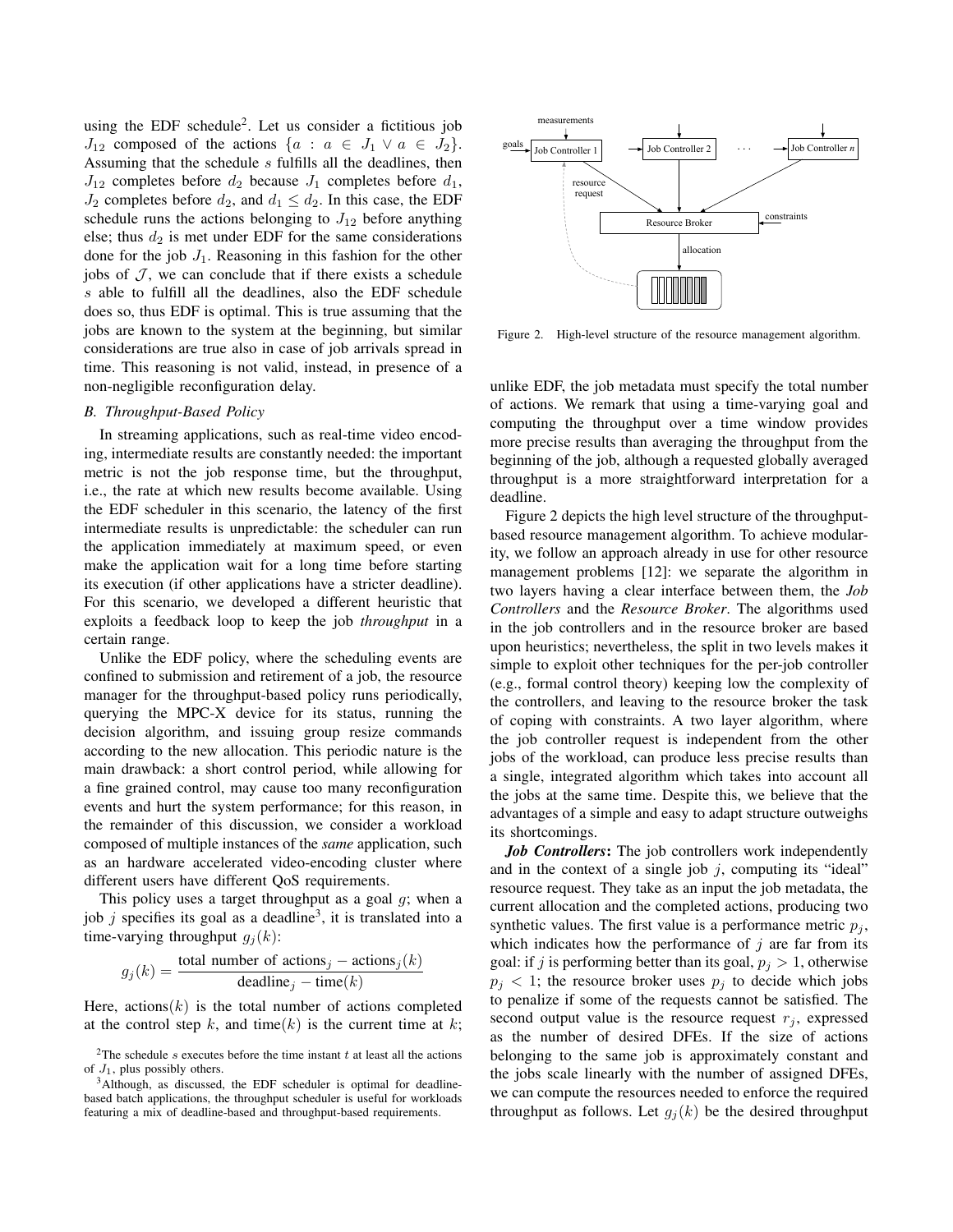of j at the control step k, and  $t_i(k)$  the throughput of j computed as in (1), where actions( $k$ ) is the total number of completed actions and time( $k$ ) is the current time at the step  $k$ . The duration of an action can be estimated, as shown in (2), by the ratio between the allocation and the throughput over the last time window, smoothing the resulting value through an exponential moving average filter with a constant smoothing factor  $\alpha \in [0, 1]$ ; by varying the value of  $\alpha$ , the algorithm can react quicker or slower to a change of the action duration at the expense of being able to filter outliers out (e.g., particularly slow actions, measurement errors). We then compute the resource request  $r_i(k)$ , and  $p_i(k)$  value as the ratio between the current throughput and the goal, as reported in (3) and (4) respectively.

$$
t_j(k) = \frac{\text{actions}(k) - \text{actions}(k-1)}{\text{time}(k) - \text{time}(k-1)}
$$
(1)

$$
\hat{a}_j(k) = \alpha \cdot \frac{\text{allocation}_j(k-1)}{t_j(k)} + (1-\alpha) \cdot \hat{a}_j(k-1) \tag{2}
$$

$$
r_j(k) = \lceil \hat{a}_j(k) \cdot g_j(k) \rceil \tag{3}
$$

$$
p_j(k) = \frac{t_j(k)}{g_j(k)}\tag{4}
$$

*Resource Broker*: The resource broker (described in Algorithm 1) computes the allocation according to the values computed by the job controllers and the system constraints. As input parameters, the resource broker takes a list of currently running jobs, and the number of available DFEs (*max*). The value of *max* is the number of available physical DFEs minus any DFEs reserved for jobs initialized but not yet started, and any blacklisted DFE. It is worth noting that a DFE is blacklisted when it fails repeatedly a reconfiguration process. If the resource request fits the MPC-X, the resource broker works as in Algorithm 2: it divides the excess DFEs among the jobs that declared a deadline as a goal: throughput-bound applications do not usually gain in having *more* resources than what they need, due to other synchronization constraints in other parts of the computation pipeline the DFE application is part of. If the resource request does not fit the available DFEs, the resource broker acts as described in Algorithm 3: it penalizes some jobs assigning less resources than required according to a heuristic.

In order to make the job submission process simple for the users, we do not require previous profiling data: when a job enters the system, it is not possible to predict its resource request. However, the throughput-based algorithm targets long-running jobs: for this reason any bad choice in the initial allocation, due to the lack of profiling data, has a small impact on the job performance. In particular, when a job  $i$ enters the system and there are enough unallocated DFEs to cope with its constraints, we assign to  $j$  the unallocated resources; otherwise, we deallocate DFEs from active jobs ensuring the resource request of each active job is less or

| <b>Algorithm 1 Resource Broker</b>   |
|--------------------------------------|
| function RESOURCEBROKER(jobs, max)   |
| request $\leftarrow 0$               |
| for all $j \in j$ obs do             |
| <i>i</i> .allocation $\leftarrow 0$  |
| request $\leftarrow$ request + $r_i$ |
| end for                              |
| if request $\leq$ max then           |
| ALLOCATEFIT(jobs, max, request)      |
| else                                 |
| ALLOCATENOTFIT(jobs, max, request)   |
| end if                               |
| end function                         |

| Algorithm 2 Request fitting in the MPC-X                                      |
|-------------------------------------------------------------------------------|
| function ALLOCATEFIT(jobs, max, request)                                      |
| slack $\leftarrow$ max $-$ request                                            |
| for all $j \in \text{ jobs }$ do                                              |
| j.allocation $\leftarrow r_i$                                                 |
| end for                                                                       |
| dbound $\leftarrow \{j \in \text{ jobs} : j\text{.goal} = \text{DEADLINE}\}\$ |
| SORT(dbound) by $p$                                                           |
| for all $j \in$ dbound do<br>$\triangleright$ Paused jobs                     |
| <b>if</b> j.allocation = 0 and slack > 0 <b>then</b>                          |
| <i>j</i> .allocation $\leftarrow$ 1                                           |
| slack $\leftarrow$ slack $-1$                                                 |
| end if                                                                        |
| end for                                                                       |
| assigned $\leftarrow$ true<br>$\triangleright$ Other jobs                     |
| while slack $> 0$ and assigned do                                             |
| assigned $\leftarrow$ false                                                   |
| for all $j \in$ dbound do                                                     |
| if slack $> 0$ then                                                           |
| j.allocation $\leftarrow$ j.allocation +1                                     |
| slack $\leftarrow$ slack $-1$                                                 |
| assigned $\leftarrow$ true                                                    |
| end if                                                                        |
| end for                                                                       |
| end while                                                                     |
| end function                                                                  |
|                                                                               |

equal than the resources it is allocated. If it is not possible, we reject *j*.

#### IV. RESULTS

We implemented our resource manager on a system composed of a Maxeler Technologies MPC-X2000 device with six *Maia* DFEs (Altera Stratix V D8 FPGA, 48 GB RAM for each DFE), and a CPU node with two Intel $\binom{R}{K}$ eon $\binom{R}{S}$ 2670 (8 cores, 2.6 GHz, 20 MB LLC, Intel HyperThreading) and 64 GB of DDR3 RAM, running the CentOS 6.4 GNU/Linux distribution, and MaxelerOS 2014.2. The MPC-X is connected to the CPU node via two switched Infiniband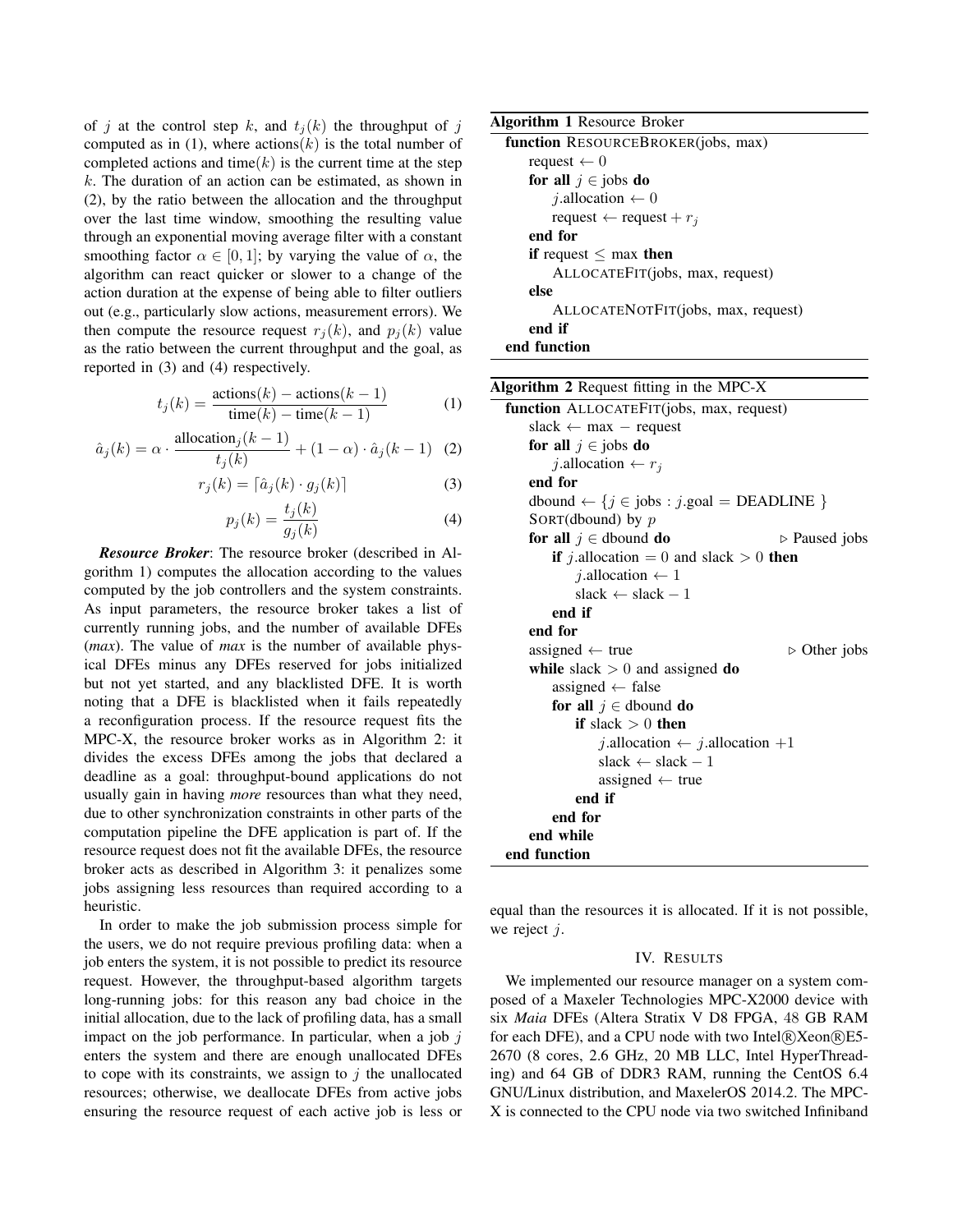| Algorithm 3 Request not fitting in the MPC-X |  |  |  |  |  |  |  |
|----------------------------------------------|--|--|--|--|--|--|--|
|----------------------------------------------|--|--|--|--|--|--|--|

| function ALLOCATENOTFIT(jobs, max, request)                        |
|--------------------------------------------------------------------|
| available $\leftarrow \Box$                                        |
| for all $j \in \text{ jobs }$ do                                   |
| prio $\leftarrow p_j$                                              |
| for $i \leftarrow 1 \ldots r_j$ do                                 |
| available $\leftarrow$ available $+\langle \text{prio}, j \rangle$ |
| prio $\leftarrow$ prio $\cdot$ 0.75                                |
| end for                                                            |
| end for                                                            |
| SORT(available) by the first element                               |
| allocated $\leftarrow 0$                                           |
| for all $e \in$ available do                                       |
| <b>if</b> allocated $\lt$ max <b>then</b>                          |
| $e[1]$ .allocation $\leftarrow e[1]$ .allocation +1                |
| allocated $\leftarrow$ allocated $+1$                              |
| end if                                                             |
| end for                                                            |
| end function                                                       |

networks; the HCAs are Mellanox ConnectX VPI PCI-Express 2.0, capable of Quad Data Rate (QDR) transfers.

For the evaluation, we chose as a benchmark a simplified option pricing application based on the Black and Scholes formula. This type of option pricing is often performed repetitively in various types of financial risk analytics. For example, Value at Risk (VaR) computes the expected threshold loss on a portfolio of financial assets for a specified probability. Computing VaR requires the repeated pricing of options for an entire portfolio over a range of scenarios, representing a very large workload that can be easily parallelized. The processing kernels are suitable for implementation on co-processors, with low memory cost and large computation/data transfer ratio.

## *A. Deadline Goals*

We ran our system with multiple instances of our benchmark application without considering the reconfiguration overhead. Figure 3 summarizes the execution times of the benchmark application for a static, fixed allocation, and using the resource manager. To obtain those results, we ran the benchmark using a set of static allocations, partitioning the available DFEs among three jobs in various ways (i.e., the 3-3-2 scenario means that the workload is composed of three applications, two of them using a group with 3 DFEs, and one using a group with 2 DFEs). Then, we set the deadlines for the throughput-based algorithm in order to obtain a behavior as close as possible to the one of the static allocation, and we compared the results to the ones obtained using the EDF policy. While the EDF allocation is reported in all the plots for the sake of clarity, it is the same result throughout all the table rows, because its behavior depends only on the ordering between the deadlines and not



Figure 3. Execution time for a workload composed of three instances of the same application managed through different policies.



Figure 4. Execution trace of a workload with three instances of the same applications, managed by the EDF algorithm.

on the value of the deadlines themselves. The plots show that using a dynamic allocation improves the utilization of the DFEs: when the job with the earliest deadline finishes, the freed DFEs can be reallocated to the other jobs; furthermore, the performance penalty with respect to the static allocation is low both using both EDF and the throughput-based algorithm. As expected, in this case, EDF leads to better results than the throughput-based policy.

Figure 4 and 5 depict the dynamic behavior of both the developed policies; in the example we consider, deadlines are arbitrarily set to 50, 109, and 195 seconds respectively with a constraint of at least 1 DFE assigned to each job<sup>4</sup>. The top half of the plots shows the allocation; in case of

<sup>4</sup>Those deadlines are set to match the scenario "5-2-1" of Figure 3.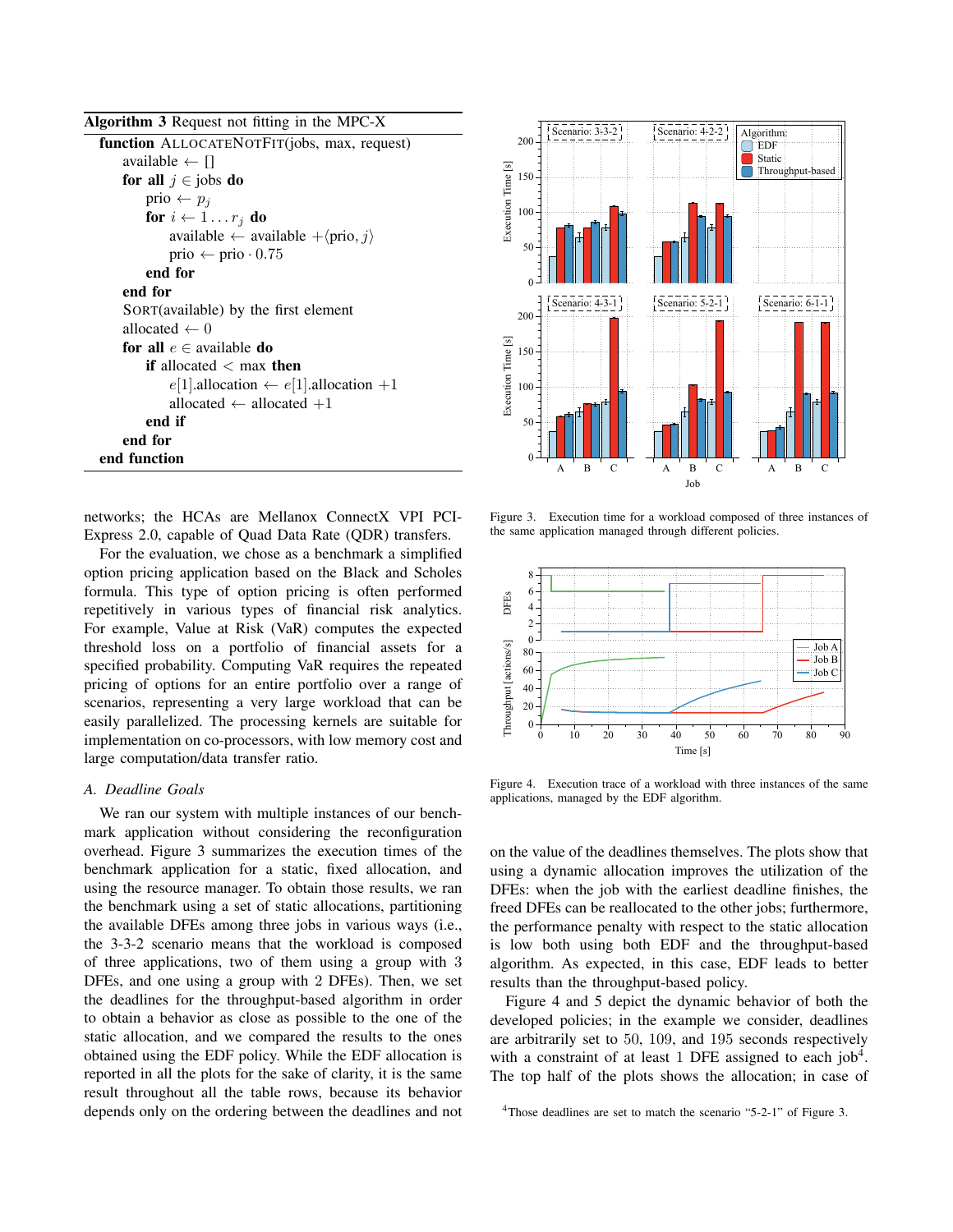

Figure 5. Execution trace of a workload with three instances of the same applications, managed by the throughput-based algorithm; deadlines set to 50, 109, and 195 seconds.



Figure 6. Execution trace of the benchmark application when controlling the throughput of applications running in isolation.

the throughput-based policy, the dots are the request performed by the job controller before the resource brokerage phase, while the lines are the allocation after the resource broker intervention. Although the throughput-based policy internally enforces a throughput over a time window, we chose to represent the global throughput (average throughput from the beginning of the job), as it is representative of goals expressed in the form of a deadline, and allows to easily understand whether the deadline was met. The bottom half of the plot shows the global throughput; the dashed lines in Figure 5 are the deadline goals converted to a global throughput (if the deadline is 200s and the job size is 3000, we draw a dashed line at  $3000/200 = 60$  actions/s). It is also possible to notice the difficulty to predict when the job will actually start its execution with the EDF algorithm.

## *B. Throughput Goals*

Figure 6 shows the throughput-based policy behavior when the goal is specified as a throughput. The plot shows the throughput over a time window equal to the control period, running a single instance of the benchmark application. The dashed line refers to an unconstrained execution; for the blue and red lines, we set the goals to 30 and



Figure 7. Execution trace of the benchmark application when controlling the throughput of applications executed in co-location.

60 actions/s respectively. The MPC-X allows to assign to a job only an integer number of DFEs: for a goal of 60 actions/s, the throughput is noticeably higher than requested, as using less DFEs would make the system to underperform. Figure 7 shows the behavior of two co-located applications with different goals, 60 and 20 actions/s. After the first job finishes, the throughput of the second job increases without changing the allocation: when both applications run together, the interconnection bandwidth saturates; as soon as the first job ends, the bandwidth is not saturated anymore. Furthermore, changing the allocation to 1 DFE would reduce the throughput to less than the required goal.

### V. RELATED WORK

Commodity operating systems do not cope well with HSAs: they manage devices such as GPUs or FPGA-based systems as I/O devices, without higher-level abstractions. Research has recently moved towards building better systemlevel abstractions for HSA; two fundamental research challenges are resource virtualization and elasticity.

An important topic in *resource virtualization* is to grant virtualized operating systems access to hardware resources without impairing performance, and to solve contention on resources used by multiple operating systems. This topic, originally explored for GPU solutions [13], starts to be explored for FPGA-based systems; for instance, El-Araby et al. [14] tackled FPGA virtualization in the context of devices aimed at high performance applications. Research efforts have focused on extending cloud computing architectures to support heterogeneous processing elements. In fact, accelerators do not fit the cloud computing model as they are not virtualizable in a generic way and are difficult to share. Byma et al. [15] extended OpenStack to provision FPGAs like standard virtual machines; in this view, cloud platforms can offer to users virtualized FPGA resources loaded with precompiled or custom functionalities. The reconfigurable regions have a streaming interface connected to the datacenter network to allow direct communication with the virtual machines.